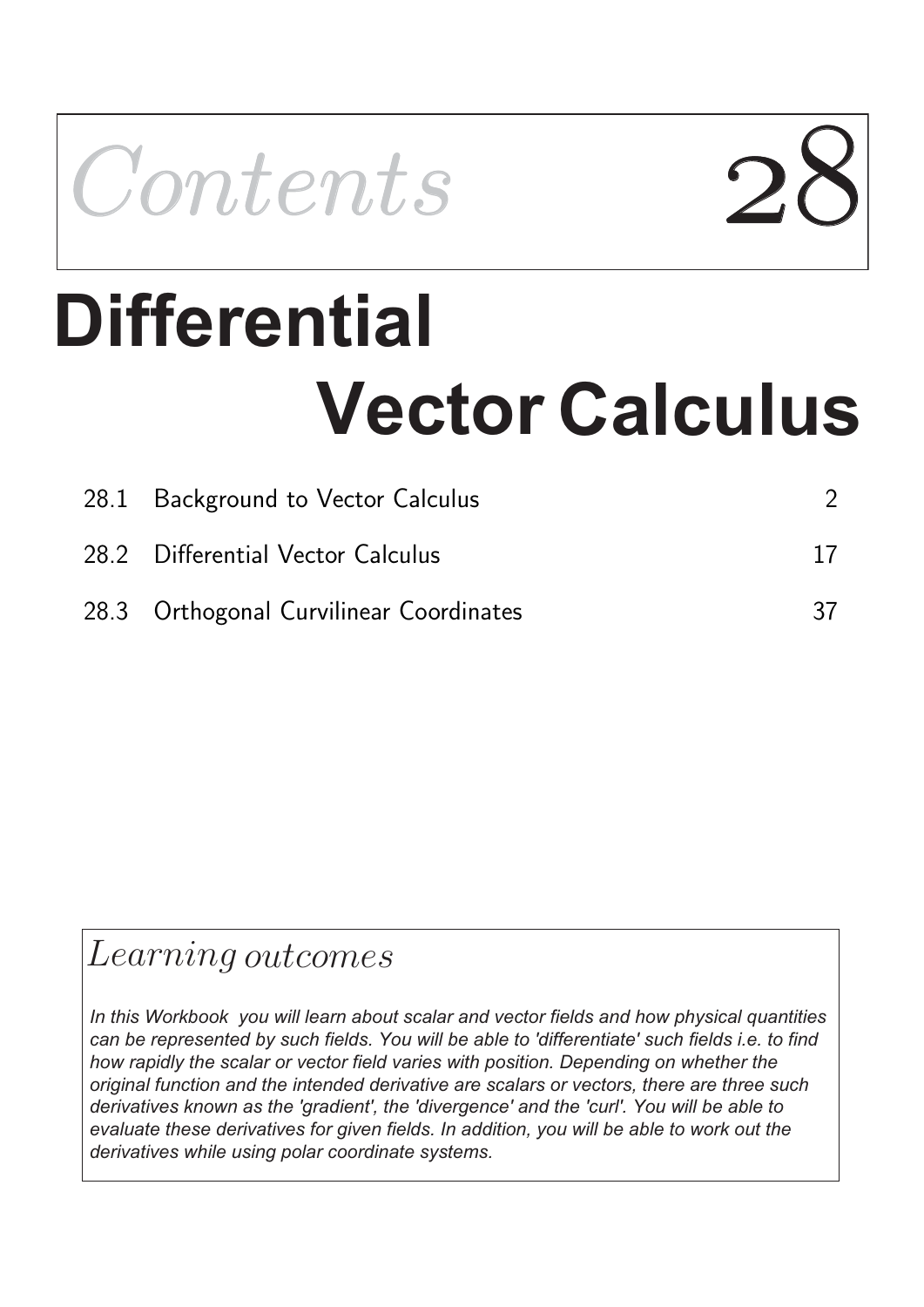## **Background to Vector Calculus**  $\sqrt{2}$ ✒ ✏ **28.1**✑



Vector Calculus is the study of the various derivatives and integrals of a scalar or vector function of the variables defining position  $(x,y,z)$  and possibly also time  $(t)$ . This Section considers functions of several variables and introduces scalar and vector fields.

| Prerequisites<br>Before starting this Section you should        | • be familiar with the concept of a function of<br>two variables<br>• be familiar with the concept of partial<br>differentiation |  |  |
|-----------------------------------------------------------------|----------------------------------------------------------------------------------------------------------------------------------|--|--|
|                                                                 | • be familiar with the concept of vectors                                                                                        |  |  |
| <b>Learning Outcomes</b><br>On completion you should be able to | • state the properties of scalar and vector fields<br>• work with a vector function of a variable                                |  |  |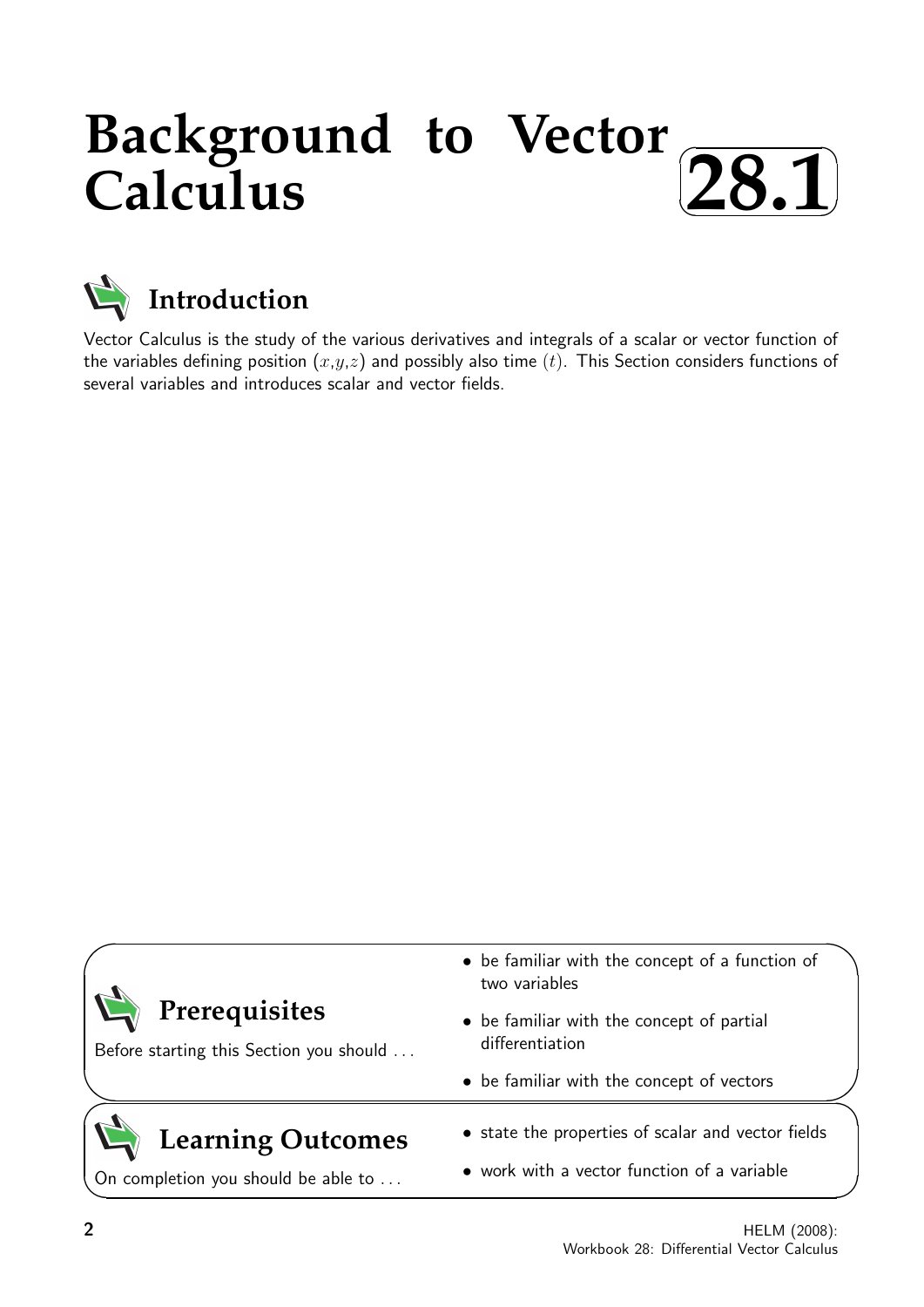

## **1. Functions of several variables and partial derivatives**

These functions were first studied in HELM 18. As a reminder:

- a function of the two independent variables x and y may be written as  $f(x, y)$
- the first and second order partial derivatives are  $\frac{\partial f}{\partial \theta}$  $\frac{\partial f}{\partial x}$ , ∂f  $rac{\sigma_J}{\partial y}$ ,  $\partial^2 f$  $\frac{\partial}{\partial x^2}$  $\partial^2 f$  $\partial y^2$ and  $\frac{\partial^2 f}{\partial x^2}$  $\frac{\partial}{\partial x \partial y}$ .

Consider, for example, the function  $f(x, y) = x^2 + 5xy + 3y^4 + 1$ . The first and second partial derivatives are

$$
\frac{\partial f}{\partial x} = 2x + 5y \qquad \text{(differentiating with respect to } x \text{ keeping } y \text{ constant)}
$$
\n
$$
\frac{\partial f}{\partial y} = 5x + 12y^3 \qquad \text{(differentiating with respect to } y \text{ keeping } x \text{ constant)}
$$
\n
$$
\frac{\partial^2 f}{\partial x^2} = \frac{\partial}{\partial x} \left( \frac{\partial f}{\partial x} \right) = \frac{\partial}{\partial x} (2x + 5y) = 2
$$
\n
$$
\frac{\partial^2 f}{\partial y^2} = \frac{\partial}{\partial y} \left( \frac{\partial f}{\partial y} \right) = \frac{\partial}{\partial y} (5x + 12y^3) = 36y^2
$$
\n
$$
\frac{\partial^2 f}{\partial x \partial y} = \frac{\partial^2 f}{\partial y \partial x} = \frac{\partial}{\partial y} \left( \frac{\partial f}{\partial x} \right) = \frac{\partial}{\partial y} (2x + 5y) = 5
$$

The number of independent variables is not restricted to two. For example, if  $u$  is a function of the three variables x, y and z, say  $u = x^2 + y^2 + z^2$  then:

$$
\frac{\partial u}{\partial x} = 2x, \quad \frac{\partial u}{\partial y} = 2y, \quad \frac{\partial u}{\partial z} = 2z, \quad \frac{\partial^2 u}{\partial x^2} = 2, \quad \frac{\partial^2 u}{\partial y^2} = 2, \quad \frac{\partial^2 u}{\partial z^2} = 2
$$

Similarly, if  $u$  is a function of the four variables  $x, y, z$  and  $t$  say  $u = xy^2z^3e^t$  then

$$
\frac{\partial u}{\partial x} = y^2 z^3 e^t, \quad \frac{\partial u}{\partial t} = xy^2 z^3 e^t, \quad \frac{\partial^2 u}{\partial z^2} = 6xy^2 z e^t, \text{ etc.}
$$

## **2. Vector functions of a variable**

Vectors were first studied in HELM 9. A vector is a quantity that has magnitude and direction and combines together with other vectors according to the triangle law. Examples are (i) a velocity of 60 mph West and (ii) a force of 98.1 newtons vertically downwards.

It is often convenient to express vectors in terms of  $i$ ,  $j$  and  $k$ , which are unit vectors in the  $x$ ,  $y$  and z directions respectively. Examples are  $\underline{a} = 3\underline{i} + 4j$  and  $\underline{b} = 2\underline{i} - 2j + \underline{k}$ √

The magnitudes of these vectors are  $|\underline{a}| =$  $\overline{3^2+4^2}=5$  and  $|\underline{b}|=\sqrt{2^2+(-2)^2+1^2}=3$  respectively. In this case  $\underline{a}$  and  $\underline{b}$  are constant vectors, but a vector could be a function of an independent variable such as  $t$  (which may represent time in certain applications).



## **Example 1**

A particle is at the point A(3,0). At time  $t = 0$  it starts moving at a constant speed of 2 m s $^{-1}$  in a direction parallel to the positive  $y$ -axis. Find expressions for the position vector, <u>r</u>, of the particle at time t, together with its velocity  $v = \frac{dr}{dt}$ dt and acceleration  $\underline{a} = \frac{d^2r}{dt^2}$  $rac{d^2r}{dt^2}$ .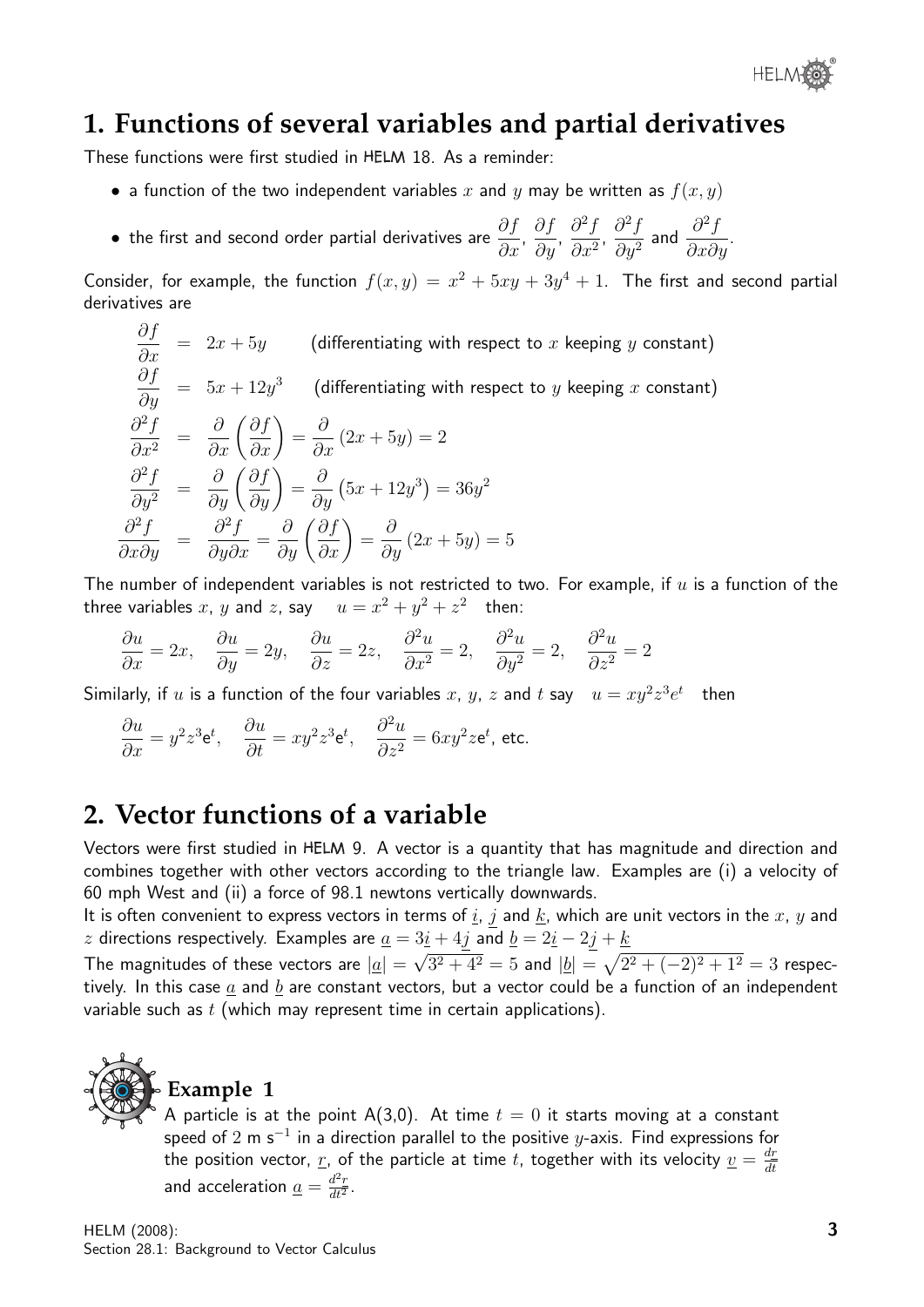#### Solution

In the first second of its motion the particle moves 2 metres to B and it moves a further 2 metres in each subsequent second, to C, D, .... Because it moves parallel to the y-axis its velocity is  $\underline{v} = 2j$ . As its velocity is constant its acceleration is  $\underline{a} = \underline{0}$ .

The position of the particle at  $t = 0, 1, 2, 3$  is given in the table.

| ıme          |  |  |
|--------------|--|--|
| Position $r$ |  |  |

In general, after t seconds, the position vector of the particle is  $\underline{r} = 3\underline{i} + 2t\underline{j}$ 



#### **Example 2**

The position vector of a particle at time t is given by  $\underline{r} = 2t\underline{i} + t^2\underline{j}$  . Find its equation in Cartesian form and sketch the path followed by the particle.

Tabulating  $\underline{r} = x\underline{i} + y\underline{j}$  at different times t:

| Time $t$         |  |        |            |
|------------------|--|--------|------------|
| $\boldsymbol{x}$ |  |        |            |
|                  |  |        |            |
|                  |  | $6i +$ | $8i + 16j$ |

#### Solution

To find the Cartesian equation of the curve we eliminate  $t$  between  $x=2t$  and  $y=t^2$ . Re-arrange  $x=2t$  as  $t=\frac{1}{2}$  $\frac{1}{2}x$  . Then  $y=t^2=\left(\frac{1}{2}\right)$  $(\frac{1}{2}x)^2 = \frac{1}{4}$  $\frac{1}{4}x^2$  , which is a parabola. This is the path followed by the particle. See Figure 1.



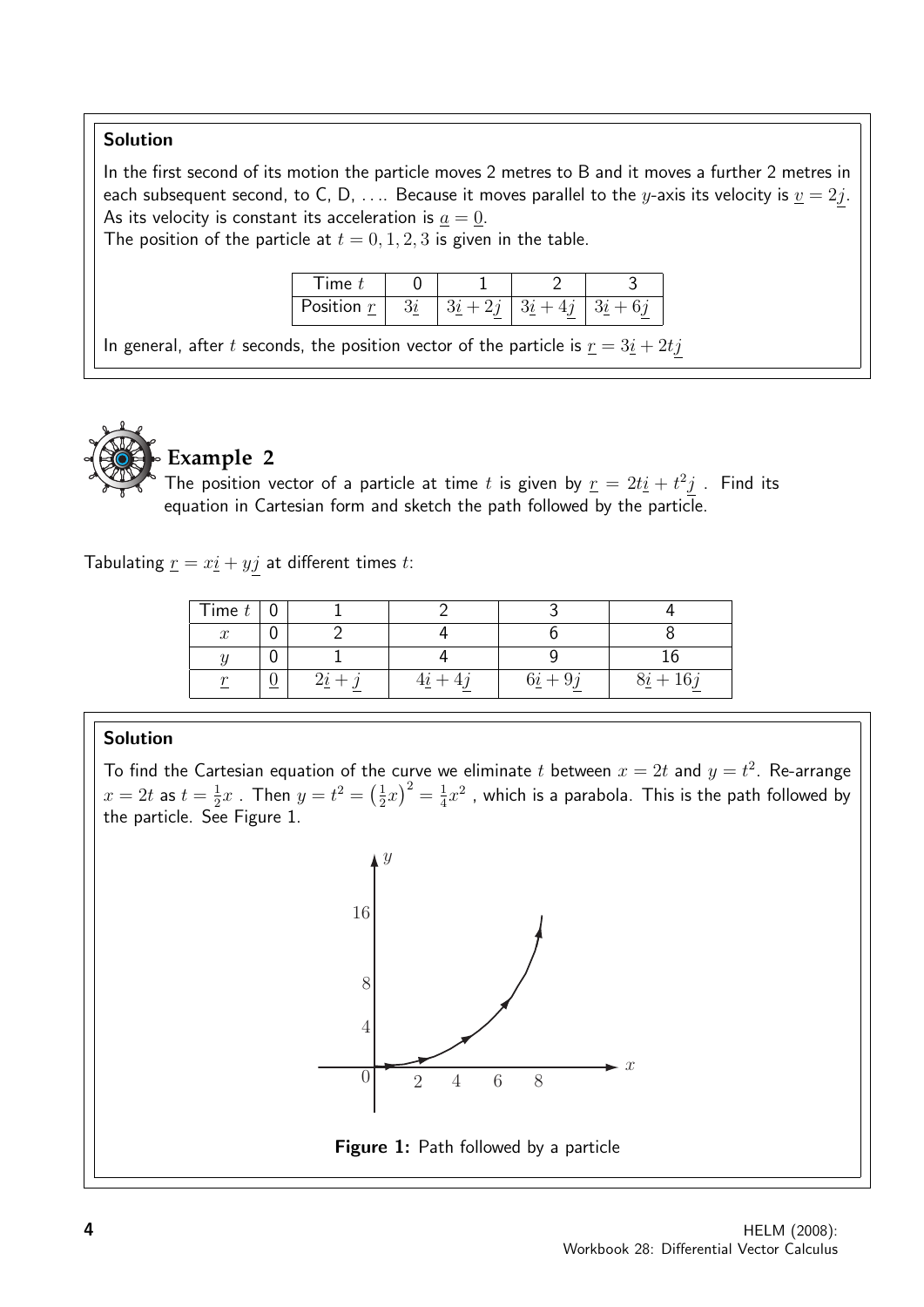

In general, a three-dimensional vector function of one variable  $t$  is of the form

$$
\underline{u} = x(t)\underline{i} + y(t)\underline{j} + z(t)\underline{k}.
$$

Such functions may be differentiated one or more times and the rules of differentiation are derived from those for ordinary scalar functions. In particular, if  $\underline{u}$  and  $\underline{v}$  are vector functions of  $t$  and if  $c$  is a constant, then:

Rule 1. 
$$
\frac{d}{dt}(\underline{u} + \underline{v}) = \frac{d\underline{u}}{dt} + \frac{d\underline{v}}{dt}
$$
  
\nRule 2. 
$$
\frac{d}{dt}(c\underline{u}) = c\frac{d\underline{u}}{dt}
$$
  
\nRule 3. 
$$
\frac{d}{dt}(\underline{u} \cdot \underline{v}) = \underline{u} \cdot \frac{d\underline{v}}{dt} + \frac{d\underline{u}}{dt} \cdot \underline{v}
$$
  
\nRule 4. 
$$
\frac{d}{dt}(\underline{u} \times \underline{v}) = \underline{u} \times \frac{d\underline{v}}{dt} + \frac{d\underline{u}}{dt} \times
$$

Also, if a particle moves so that its position vector at time t is  $\underline{r}(t) = x(t)\underline{i} + y(t)\underline{j} + z(t)\underline{k}$  then the velocity of the particle is

 $\underline{v}$ 

$$
\underline{v} = \frac{d\underline{r}}{dt} = \dot{\underline{r}} = \frac{dx(t)}{dt}\underline{i} + \frac{dy(t)}{dt}\underline{j} + \frac{dz(t)}{dt}\underline{k} = \dot{x}\underline{i} + \dot{y}\underline{j} + \dot{z}\underline{k}
$$

and its acceleration is

$$
\underline{a} = \frac{dy}{dt} = \frac{d^2\underline{r}}{dt^2} = \ddot{\underline{r}} = \frac{d^2x(t)}{dt^2}\underline{i} + \frac{d^2y(t)}{dt^2}\underline{j} + \frac{d^2z(t)}{dt^2}\underline{k} = \ddot{x}\underline{i} + \ddot{y}\underline{j} + \ddot{z}\underline{k}
$$



## **Example 3**

Find the derivative (with respect to t) of the position vector  $\underline{r} = t^2 \underline{i} + 3t \underline{j} + 4 \underline{k}$ . Also find a unit vector tangential to the curve traced out by the position vector at the point where  $t = 2$ .

#### Solution

Differentiating  $\underline{r}$  with respect to  $t$ ,

$$
\dot{\underline{r}} = \frac{d\underline{r}}{dt} = 2t\underline{i} + 3\underline{j}
$$

so

 $\underline{\dot{r}}(2) = 4\underline{i} + 3\underline{j}$ 

A unit vector in this direction, which is tangential to the curve, is

$$
\frac{\dot{\underline{r}}(2)}{|\dot{\underline{r}}(2)|} = \frac{4\underline{i} + 3\underline{j}}{\sqrt{4^2 + 3^2}} = \frac{4}{5}\underline{i} + \frac{3}{5}\underline{j}
$$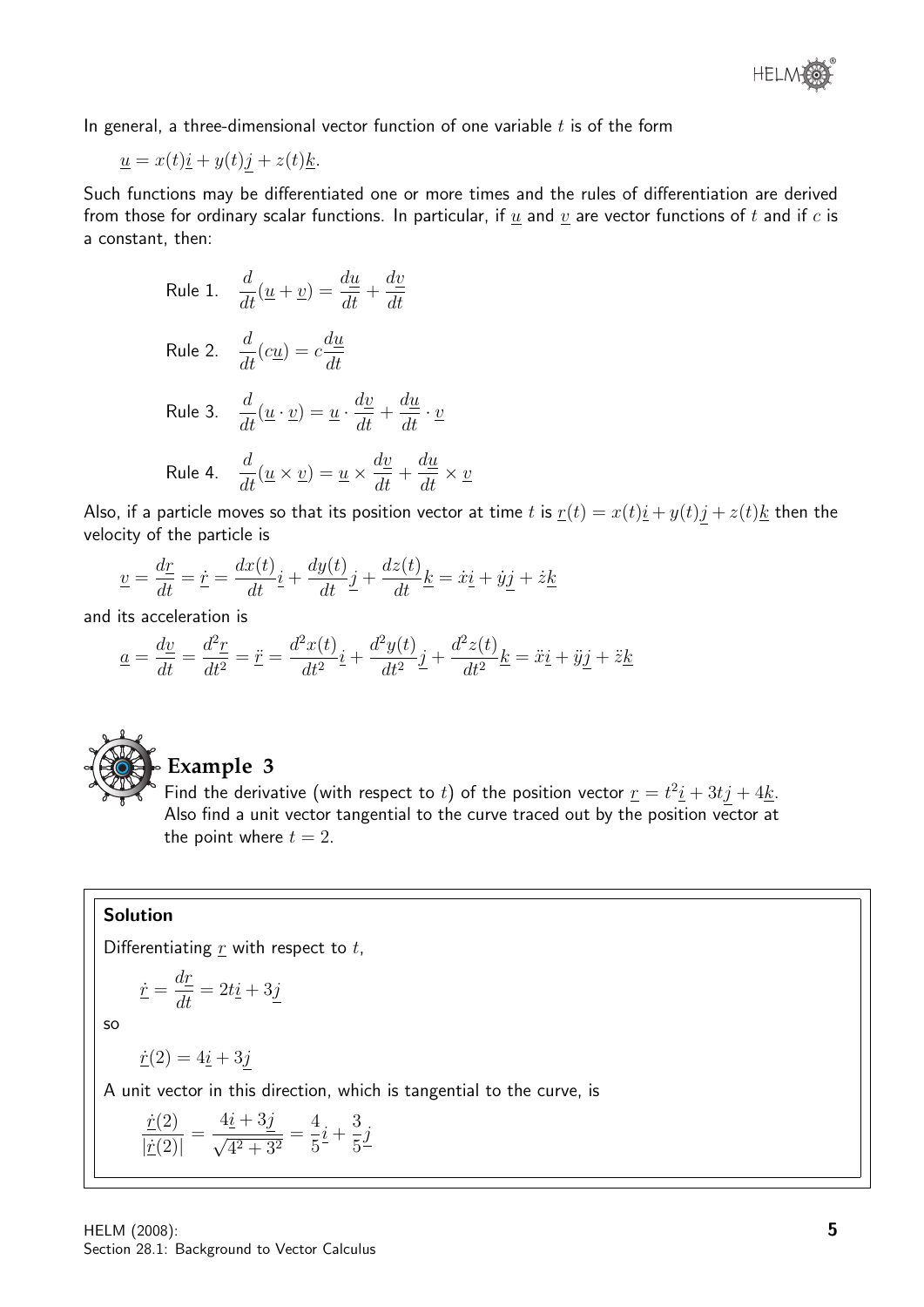

#### **Example 4**

For the position vectors (i)  $\underline{r} = 3\underline{i} + 2t\underline{j}$  and (ii)  $\underline{r} = 2t\underline{i} + t^2\underline{j}$  use the general expressions for velocity and acceleration to confirm the values of  $\underline{v}$  and  $\underline{a}$  found earlier in Examples 1 and 2.

#### Solution

(i) 
$$
\underline{r} = 3\underline{i} + 2t\underline{j}
$$
. Then  
\n
$$
\underline{v} = \frac{d\underline{r}}{dt} = \dot{\underline{r}} = \frac{d}{dt}(3\underline{i} + 2t\underline{j}) = \frac{d(3)}{dt}\underline{i} + \frac{d(2t)}{dt}\underline{j} = 0\underline{i} + 2\underline{j} = 2\underline{j}
$$
\nand  
\n
$$
\underline{a} = \frac{d\underline{v}}{dt} = \ddot{\underline{r}} = \frac{d}{dt}(2\underline{j}) = \frac{d(2)}{dt}\underline{j} = 0\underline{j} = \underline{0}
$$
\nwhich agree with those found earlier.  
\n(ii)  $\underline{r} = 2t\underline{i} + t^2\underline{j}$ . Then  
\n
$$
\underline{v} = \frac{d\underline{r}}{dt} = \dot{\underline{r}} = \frac{d}{dt}(2t\underline{i} + t^2\underline{j}) = \frac{d(2t)}{dt}\underline{i} + \frac{d(t^2)}{dt}\underline{j} = 2\underline{i} + 2t\underline{j}
$$
\nand  
\n
$$
\underline{a} = \frac{d\underline{v}}{dt} = \ddot{\underline{r}} = \frac{d}{dt}(2\underline{i} + 2t\underline{j}) = \frac{d(2)}{dt}\underline{i} + \frac{d(2t)}{dt}\underline{j} = 0\underline{i} + 2\underline{j} = 2\underline{j}
$$

which agree with those found earlier.



## **Example 5**

A particle of mass  $m = 1$  kg has position vector  $r$ . The torque (moment of force)  $H$  relative to the origin acting on the particle as a result of a force  $F$  is defined as  $\underline{H} = \underline{r} \times \underline{F}$ , where, by Newton's second law,  $\underline{F} = m\underline{\ddot{r}}$ . The angular momentum (moment of momentum)  $\underline{L}$  of the particle is defined as  $\underline{L} = \underline{r} \times m\underline{\dot{r}}$ . Find  $\underline{L}$  and  $\underline{H}$  for the particle where (i)  $\underline{r} = 3\underline{i} + 2t\underline{j}$  and (ii)  $\underline{r} = 2t\underline{i} + t^2\underline{j}$ , and show that in each case the torque law  $\underline{H}=\dot{\underline{L}}$  is satisfied.

#### Solution

(i) Here 
$$
\underline{r} = 3\underline{i} + 2t\underline{j}
$$
 so  $\underline{\dot{r}} = 2\underline{j}$  and  $\underline{a} = \underline{0}$ . Then

$$
\underline{L} = \underline{r} \times m\dot{\underline{r}} = (3\underline{i} + 2t\underline{j}) \times 2\underline{j} = 6\underline{k} \quad \text{so} \quad \underline{\dot{L}} = \frac{d}{dt}(6)\underline{k} = 0
$$

and

 $\underline{H} = \underline{r} \times \underline{F} = \underline{r} \times m\underline{\ddot{r}} = (3\underline{i} + 2t\underline{j}) \times \underline{0} = \underline{0}$  giving  $\underline{H} = \underline{\dot{L}}$  as required.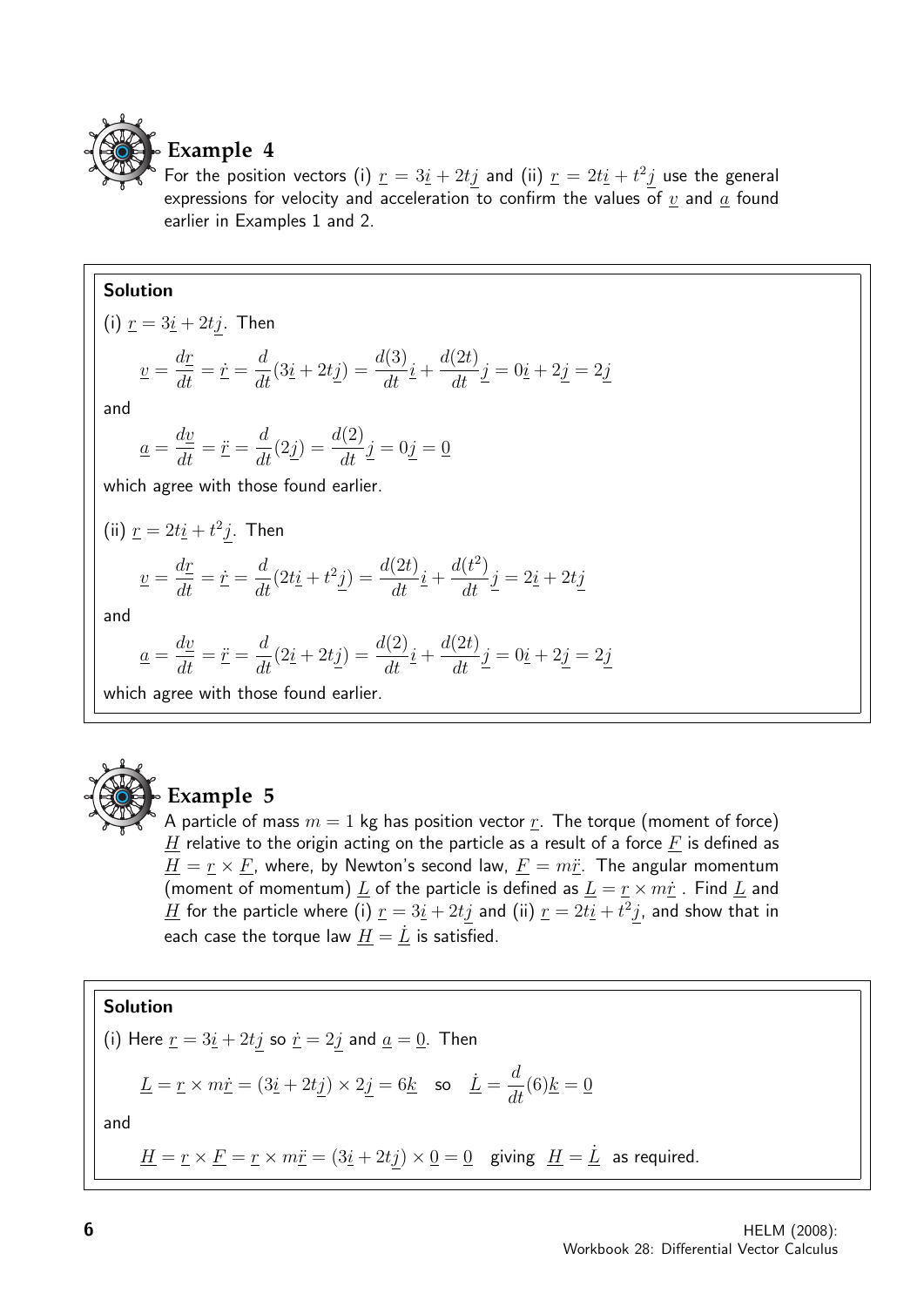

**Solution (contd.)**  
\n(ii) Here 
$$
\underline{r} = 2t\underline{i} + t^2\underline{j}
$$
 so  $\dot{\underline{r}} = 2\underline{i} + 2t\underline{j}$  and  $\underline{a} = 2\underline{j}$ . Then  
\n
$$
\underline{L} = \underline{r} \times m\underline{\dot{r}} = (2t\underline{i} + t^2\underline{j}) \times (2\underline{i} + 2t\underline{j}) = (4t^2 - 2t^2)\underline{k} = 2t^2\underline{k} \text{ so } \underline{\dot{L}} = 4t\underline{k}
$$
\nand\n
$$
\underline{H} = \underline{r} \times \underline{F} = \underline{r} \times m\underline{\ddot{r}} = (2t\underline{i} + t^2\underline{j}) \times 2\underline{j} = 4t\underline{k} \text{ giving } \underline{H} = \underline{\dot{L}} \text{ as required.}
$$

 $\widehat{T}$ as $\widehat{k}$ 

A particle moves so that its position vector is  $\underline{r}=12t\underline{i}+(19t-5t^2)\underline{j}.$ 

- (a) Find  $\frac{d\underline{r}}{dt}$  and  $\frac{d^2\underline{r}}{dt^2}$  $\frac{d}{dt^2}$ .
- (b) When is the j-component of  $\frac{dr}{dt}$  $\frac{dS}{dt}$  equal to zero?
- (c) Find a unit vector normal to its trajectory when  $t = 1$ .



#### Answer

(a) 
$$
\frac{d\mathbf{r}}{dt} = 12\underline{i} + (19 - 10t)\underline{j}
$$
,  $\frac{d^2\mathbf{r}}{dt^2} = -10\underline{j}$ .  
\n(b) The j-component of  $\frac{d\mathbf{r}}{dt}$ , (also written r) is zero when  $t = 1.9$ .

(c) When  $t = 1$   $\dot{r} = 12\dot{t} + 9\dot{t}$ . A vector perpendicular to this is  $\dot{r} = 9\dot{t} - 12\dot{t}$ . Its magnitude is  $\sqrt{81 + 144} = 15$ . So a unit vector in this direction is  $\frac{9}{15}\dot{t} - \frac{12}{15}\dot{t} = \frac{3}{5}\dot{t} - \frac{4}{$  $\frac{3}{5}\underline{i} - \frac{4}{5}$  $\frac{4}{5}\underline{j}$ . The unit vector  $-\frac{3}{5}$ 5  $i +$ 4 5  $j$  is also a solution.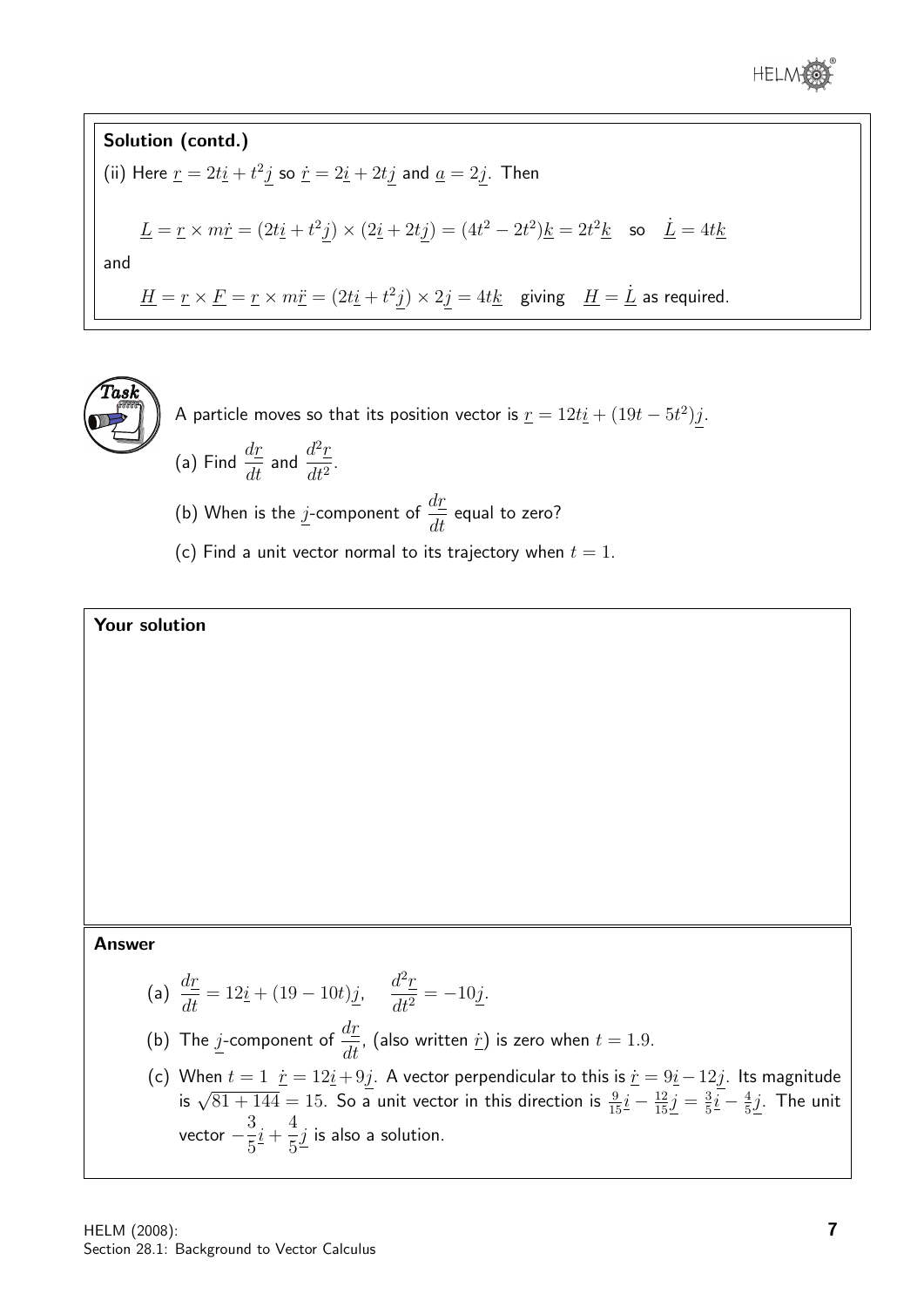

A particle moving at a constant speed around a circle moves so that

$$
\underline{r} = \cos(\pi t)\underline{i} + \sin(\pi t)\underline{j}
$$
\n(a) Find  $\frac{d\underline{r}}{dt}$  and  $\frac{d^2\underline{r}}{dt^2}$ .  
\n(b) Find  $\underline{r} \cdot \frac{d\underline{r}}{dt}$  and  $\underline{r} \times \frac{d^2\underline{r}}{dt^2}$ .

#### Your solution

#### Answer

(a) 
$$
\frac{d\vec{r}}{dt} = -\pi \sin \pi t \vec{i} + \pi \cos \pi t \vec{j}, \quad \frac{d^2 \vec{r}}{dt^2} = -\pi^2 \cos \pi t \vec{i} - \pi^2 \sin \pi t \vec{j} = -\pi^2 \vec{r}.
$$
  
\n(b) 
$$
\underline{r} \cdot \frac{d\vec{r}}{dt} = -\pi \cos \pi t \sin \pi t + \pi \cos \pi t \sin \pi t = 0 \implies \frac{d\vec{r}}{dt} \text{ is perpendicular to } \vec{r}
$$

$$
\underline{r} \times \frac{d^2 \vec{r}}{dt^2} = \begin{vmatrix} \underline{i} & \underline{j} & \underline{k} \\ \cos \pi t & \sin \pi t & 0 \\ -\pi^2 \cos \pi t & -\pi^2 \sin \pi t & 0 \end{vmatrix} = 0 \implies \frac{d^2 \vec{r}}{dt^2} \text{ is parallel to } \vec{r}.
$$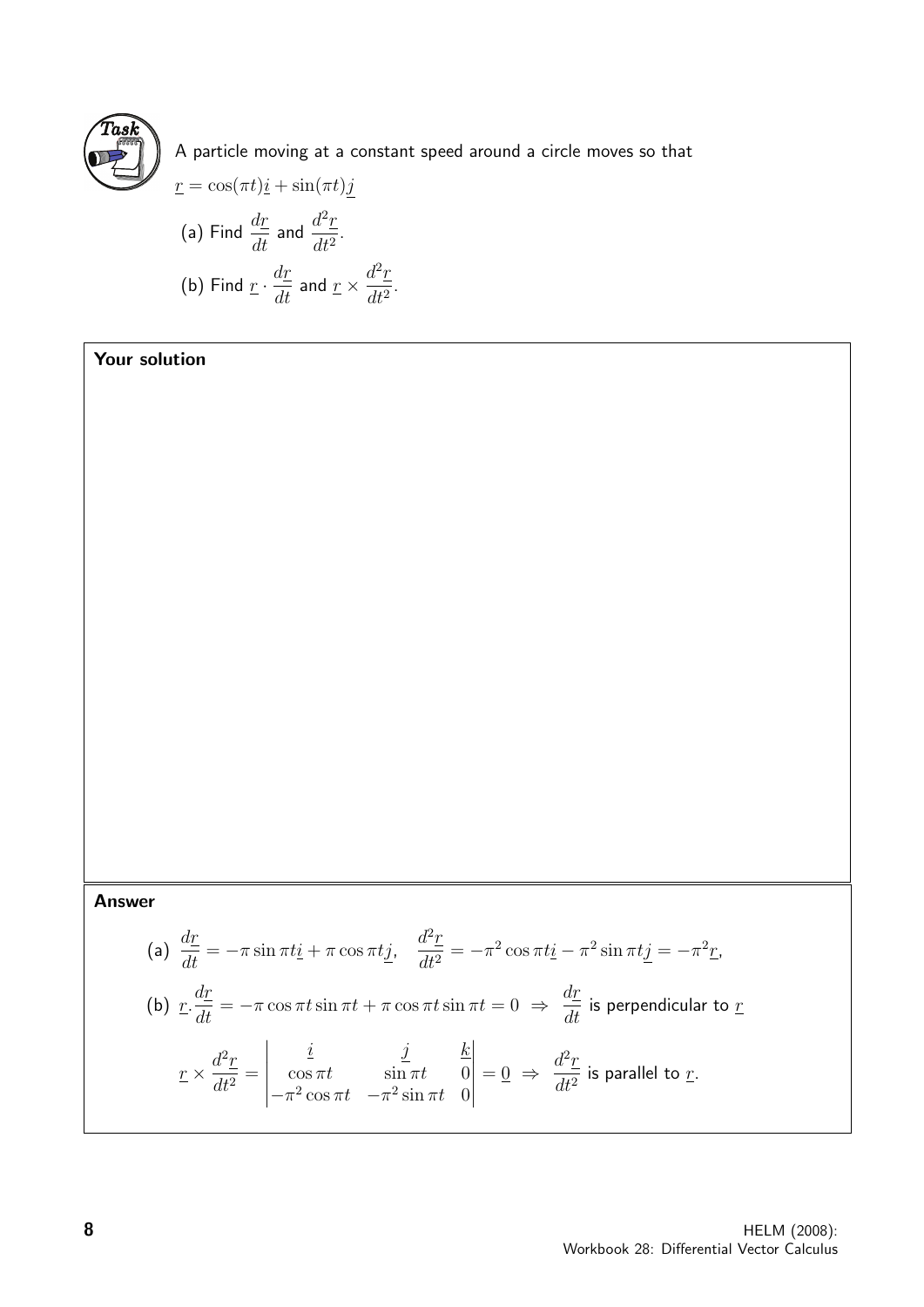

| Your solution                                                                                                                                                                                              |
|------------------------------------------------------------------------------------------------------------------------------------------------------------------------------------------------------------|
|                                                                                                                                                                                                            |
|                                                                                                                                                                                                            |
|                                                                                                                                                                                                            |
|                                                                                                                                                                                                            |
|                                                                                                                                                                                                            |
| <b>Answer</b><br>$\dot{\underline{r}} = 2\cos(2t)\underline{i} - 2\sin(2t)\underline{j} + 2t\underline{k}, \quad \ddot{\underline{r}} = -4\sin(2t)\underline{i} - 4\cos(2t)\underline{j} + 2\underline{k}$ |
| $ \ddot{x} ^2 = 16\sin^2(2t) + 16\cos^2(2t) + 4 = 20$ $ \dot{x} ^2 = 4\cos^2(2t) + 4\sin^2(2t) + 4t^2 = 4(1+t^2)$                                                                                          |
| $20(1+t^2) = 4c(1+t^2)$ so that $c = 5$ .<br>$\mathcal{L}_{\text{max}}$                                                                                                                                    |

## **3. Scalar fields**

A scalar field is a distribution of scalar values over a region of space (which may be 1D, 2D or 3D) so that a scalar value is associated with each point of space. Examples of scalar fields follow.

1.

| 100 | 81       | 74       | 50 | 30 | 10 |  |
|-----|----------|----------|----|----|----|--|
| 100 | 90       | 62       | 41 |    | 18 |  |
| 100 | 83<br>95 | 70<br>67 | 37 | 26 |    |  |
| 100 | 86       |          | 50 |    | 10 |  |



2.



Figure 3: Height of land above sea level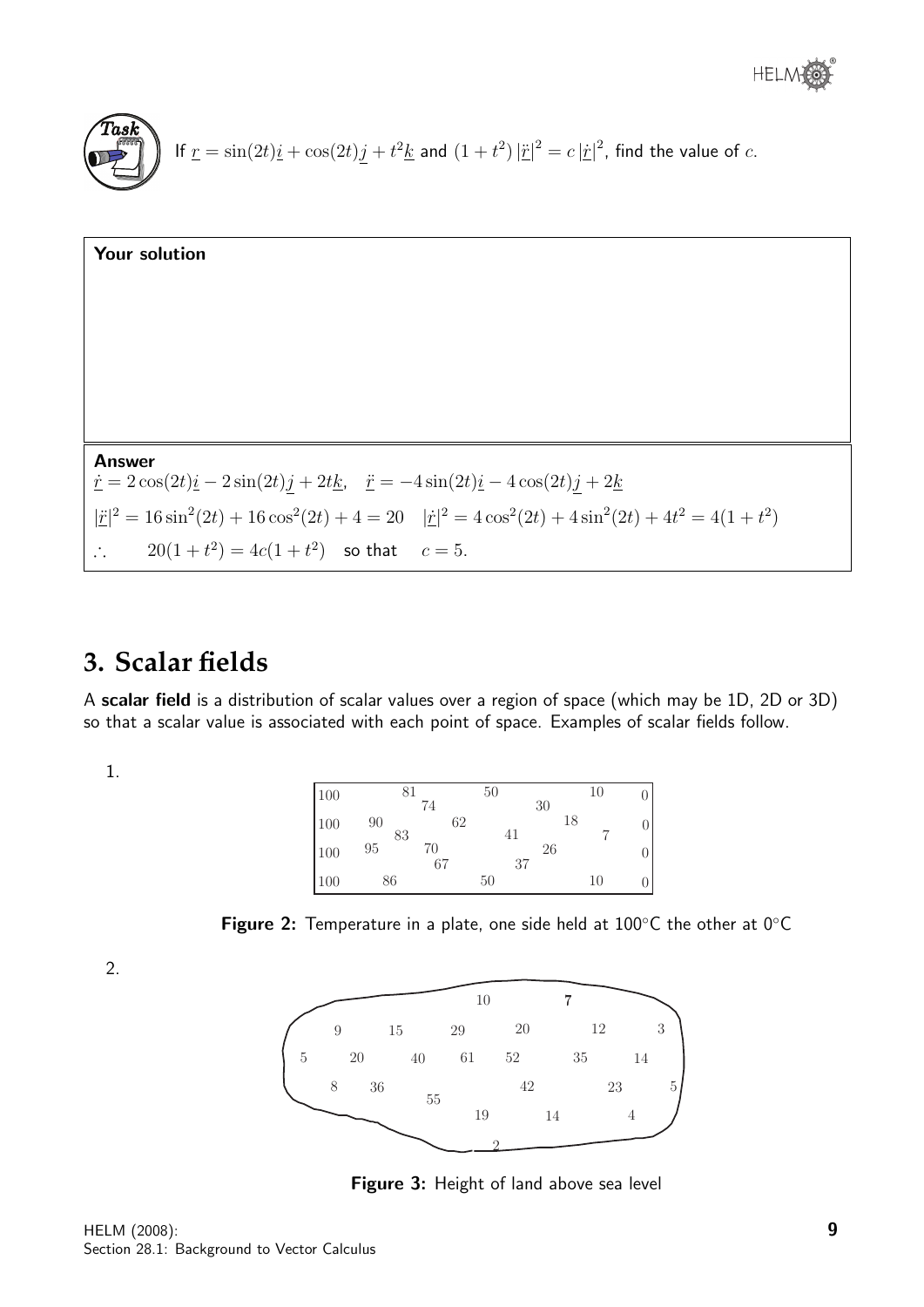- 3. The mean annual rainfall at different locations in Britain.
- 4. The light intensity near a 100 watt light bulb.

To define a scalar field we need to:

- Describe the region of space where it is found (this is the **domain**)
- Give a rule to show how the value of the scalar is related to every point in the domain.

Consider the scalar field defined by  $\phi(x, y) = x + y$  over the rectangle  $0 \le x \le 4$ ,  $0 \le y \le 2$ . We can calculate, and plot, values of  $\phi$  at different  $(x, y)$  points. For example  $\phi(0, 2) = 0 + 2 = 2$ ,  $\phi(4, 1) = 4 + 1 = 5$  and so on.



**Figure 4:** The scalar field  $\phi(x, y) = x + y$ 

#### **Contours**

A contour on a map is a curve joining points that are the same height above sea level. These contours give far more information about the shape of the land than selected spot heights.

For example, the contours near the top of a hill might look like those shown in Figure 5 where the numbers are the values of the heights above sea level.

In general for a scalar field  $\phi(x, y, z)$ , contour curves are the family of curves given by  $\phi = c$ , for different values of the constant  $c$ .



Figure 5: Contour lines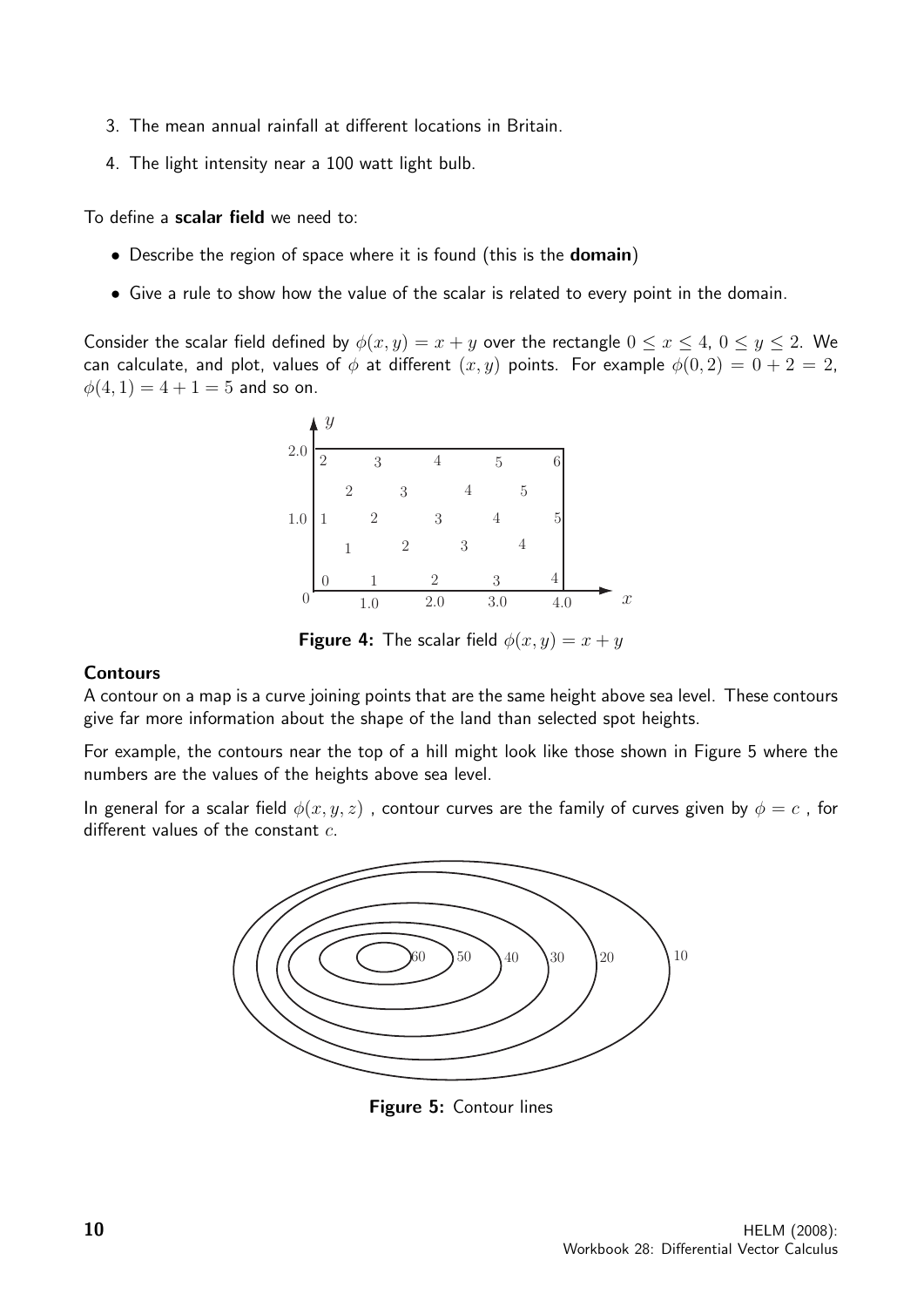

## **Example 6**

Describe contour curves for the following scalar fields and sketch typical contours for  $(a)$  and  $(b)$ .

(a) 
$$
\phi(x, y) = x + y
$$
  
\n(b)  $\phi(x, y) = 9 - x^2 - y^2$   
\n(c)  $\phi(x, y) = \frac{1}{x^2 + y^2 + z^2}$ 

#### Solution

(a) The contour curves for  $\phi(x, y) = x + y$  are  $x + y = c$  or  $y = -x + c$ . These are straight lines of gradient  $-1$ . See Figure 6(a).



 $\overline{c}$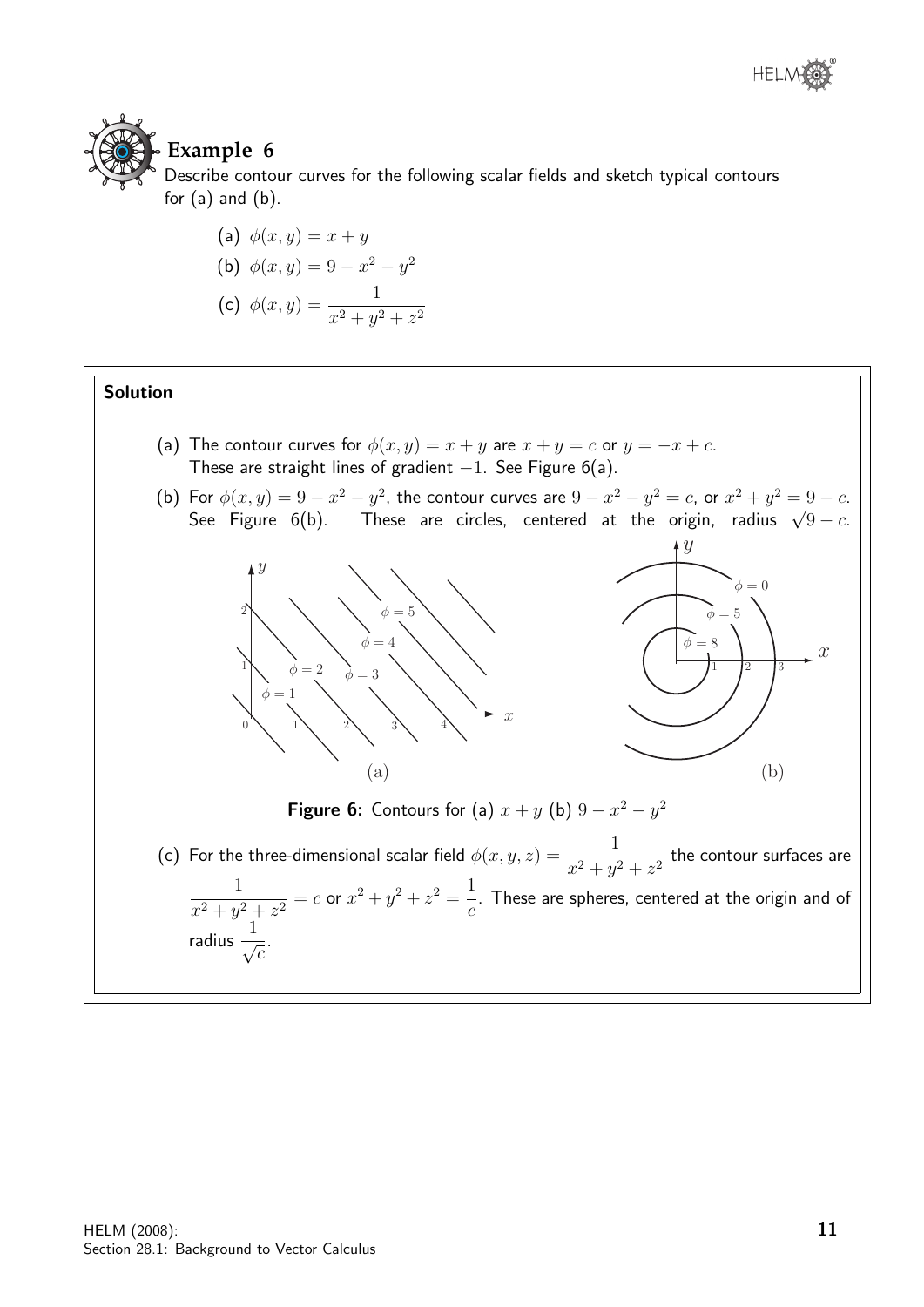

Describe the contours for the following scalar fields

(a) 
$$
\phi = y - x
$$
 (b)  $\phi = x^2 + y^2$  (c)  $\phi = y - x^2$ 

| Your solution                                                                                   |  |
|-------------------------------------------------------------------------------------------------|--|
|                                                                                                 |  |
| Answer                                                                                          |  |
| (a) Straight lines of gradient 1, (b) Circles; centred at origin, (c) Parabolas $y = x^2 + c$ . |  |



**Key Point 1**

A scalar field  $F$  (in three-dimensional space) returns a real value for the function  $F$  for every point  $(x, y, z)$  in the domain of the field.

## **4. Vector fields**

A vector field is a distribution of vectors over a region of space such that a vector is associated with each point of the region. Examples are:

1. The velocity of water flowing in a river (Figure 7).



Figure 7: Velocity of water in a river

2. The gravitational pull of the Earth (Figure 8). At every point there is a gravitational pull towards the centre of the Earth.



Figure 8: Gravitational pull of the Earth

Note: the length of the vector is used to indicate its magnitude (i.e. greater near the centre of the Earth.)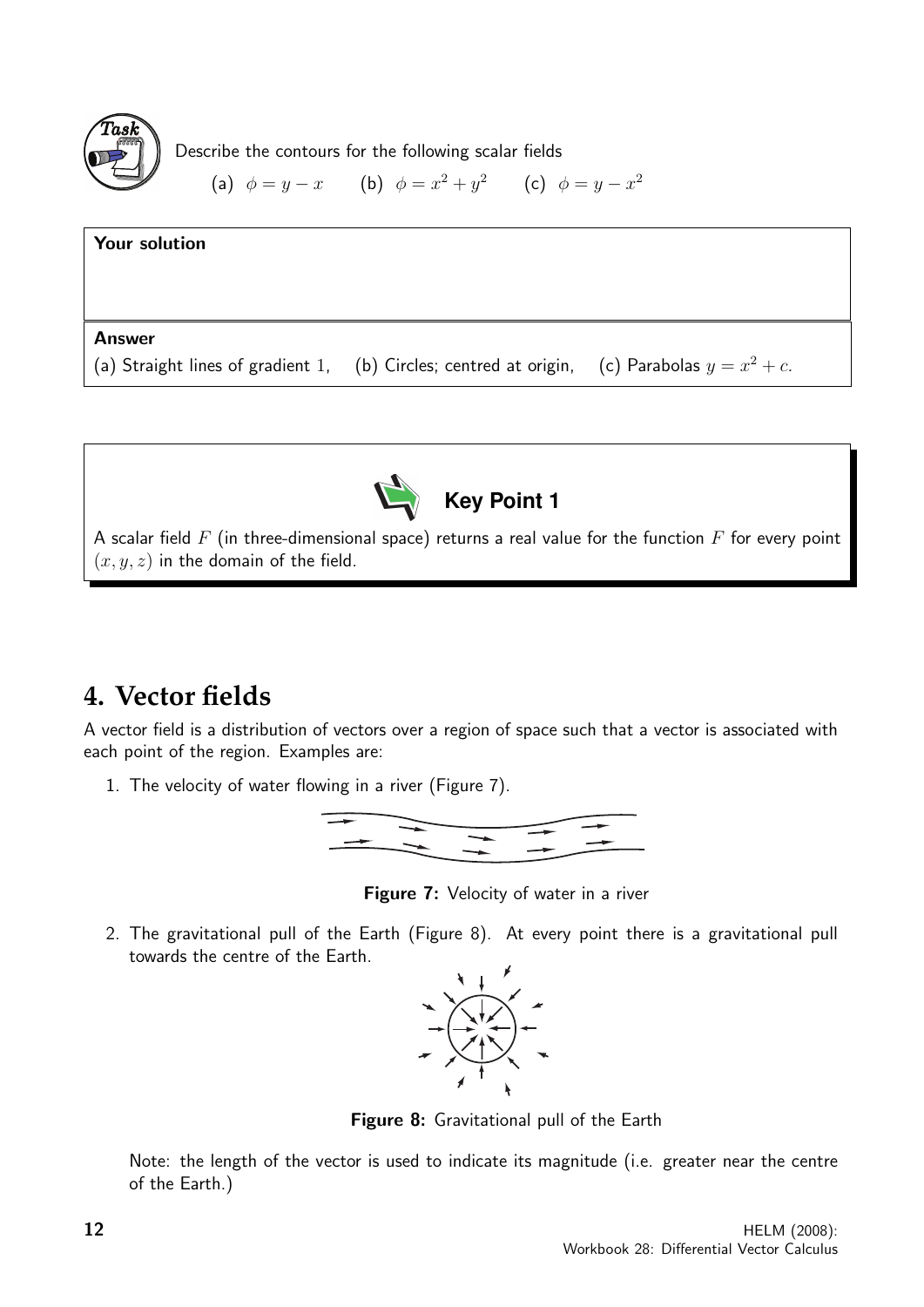3. The flow of heat in a metal plate insulated on its sides (Figure 9). Heat flows from the hot portion on the left to the cool portion on the right.

 $100^\circ$   $\longrightarrow$   $\longrightarrow$   $\longrightarrow$   $\downarrow$  0°

**Figure 9:** Flow of heat in a metal plate

To define a vector field we need to :

- Describe the region of space where the vectors are found (the domain)
- Give a rule for associating a vector with each point of the domain.

Note that in the case of the heat flowing in a plate, the temperature can be described by a scalar field while the flow of heat is described by a vector field. Consider the flow of water in different situations.

- (a) In a pond where the water is motionless everywhere, the velocity at all points is zero. That is,  $v(x, y, z) = 0$ , or for brevity,  $v = 0$ .
- (b) Consider a straight river with steady flow downstream (see Figure 10). The surface velocity  $v$  can be seen by watching the motion of a light floating object, such as a leaf. The leaf will float downstream parallel to the bank so  $\underline{v}$  will be a multiple of j. However, the speed is usually smallest near the bank and fastest in the middle of the river. In this simple model, the velocity  $v$  is assumed to be independent of the depth z. That is,  $v$ varies, in the <u>i</u>, or x, direction so that <u>v</u> will be of the form  $\underline{v} = f(x)j$ .



Figure 10: Flow in a straight river

(c) In a more realistic model  $v$  would vary as we move downstream and would be different at different depths due to, for example, rocks or bends. The velocity at any point could also depend on when the observation was made (for example the speed would be higher shortly after heavy rain) and so in general the velocity would be a function of the four variables x, y, z and t, and be of the form  $\underline{v} = f_1(x, y, z, t)\underline{i} + f_2(x, y, z, t)\underline{j} + f_3(x, y, z, t)\underline{k}$ , for suitable functions  $f_1, f_2$  and  $f_3$ .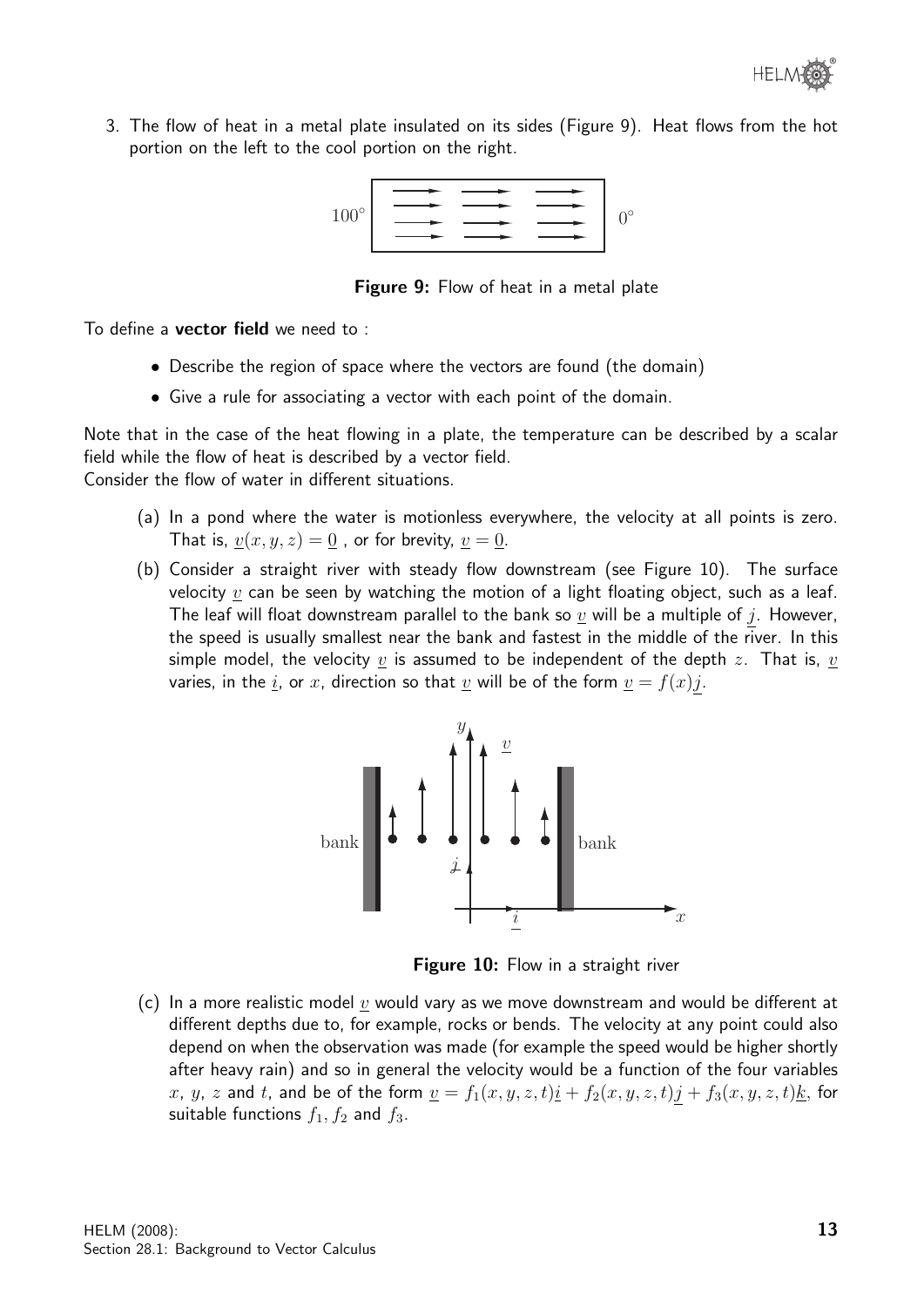

Sketch sample vectors at the points  $(3, 2)$ ,  $(-2, 2)$ ,  $(-3, -1)$ ,  $(1, -4)$  for the two-dimensional vector field defined by  $\underline{v} = x\underline{i} + 2j$ .



It is possible to construct curves which start from and are in the same direction as any one vector and are guided by the direction of successive vectors. Starting at different points gives a set of non-intersecting lines called, depending on the context, vector field lines, lines of flow, streamlines or lines of force.

For example, consider the vector field  $\underline{F} = -y\underline{i} + x\underline{j}$ ;  $\underline{F}$  can be calculated at various points in the xy plane. Some of the individual vectors can be seen in Figure 12(a) while Figure 12(b) shows them converted seamlessly to field lines. For this function  $F$  the field lines are circles centered at the origin.



Figure 12: (a) Vectors at various points (b) Converted to field lines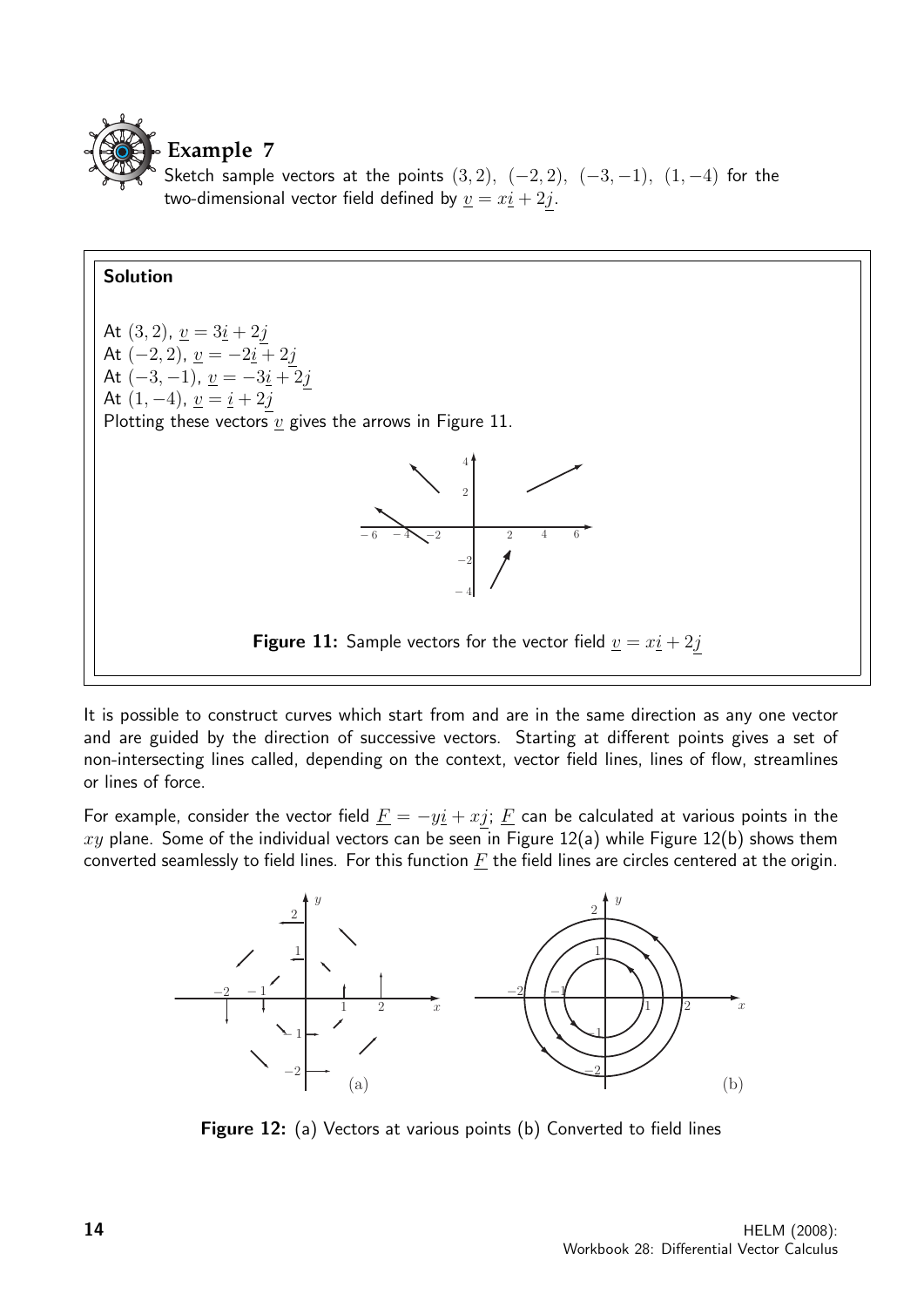



## **Example 8**

The Earth is affected by the gravitational force field of the Sun. This vector field is such that each vector  $\underline{F}$  is directed towards the Sun and has magnitude proportional to  $\frac{1}{4}$  $\frac{1}{r^2}$  , where  $r = \sqrt{x^2 + y^2 + z^2}$  is the distance from the Sun to the Earth. Derive an equation for  $\underline{F}$  and sketch some field lines.

#### Solution

The field has magnitude proportional to  $r^{-2} = (x^2 + y^2 + z^2)^{-1}$  and points directly towards the Sun (the origin) i.e. parallel to a unit vector pointing towards the origin. At the point given by  $\underline{r} = x \underline{i} + y \underline{j} + z \underline{k}$ , a unit vector pointing towards the origin is  $-xi - yj - zk$  $\frac{|-x\underline{i}-y\underline{j}-z\underline{k}|}{|z-z_0|}$ =  $-xi - yj - zk$  $\frac{y_2}{\sqrt{x^2+y^2+z^2}}$ . Multiplying the unit vector by the required magnitude  $r^{-2} = (x^2 + y^2 + z^2)^{-1}$  (and by a constant of proportionality  $c$ ) gives  $\underline{F} = c$  $-xi - yj - zk$  $\frac{y_2}{(x^2 + y^2 + z^2)^{3/2}}$ . Figure 13 shows some field lines for F.



Figure 13: Gravitational field of the Sun



A vector field  $\underline{F}(x, y, z)$  (in three-dimensional coordinates) returns a vector  $\underline{F}_0 = \underline{F}(x_0, y_0, z_0)$  for every point  $(x_0, y_0, z_0)$  in the domain of the field.